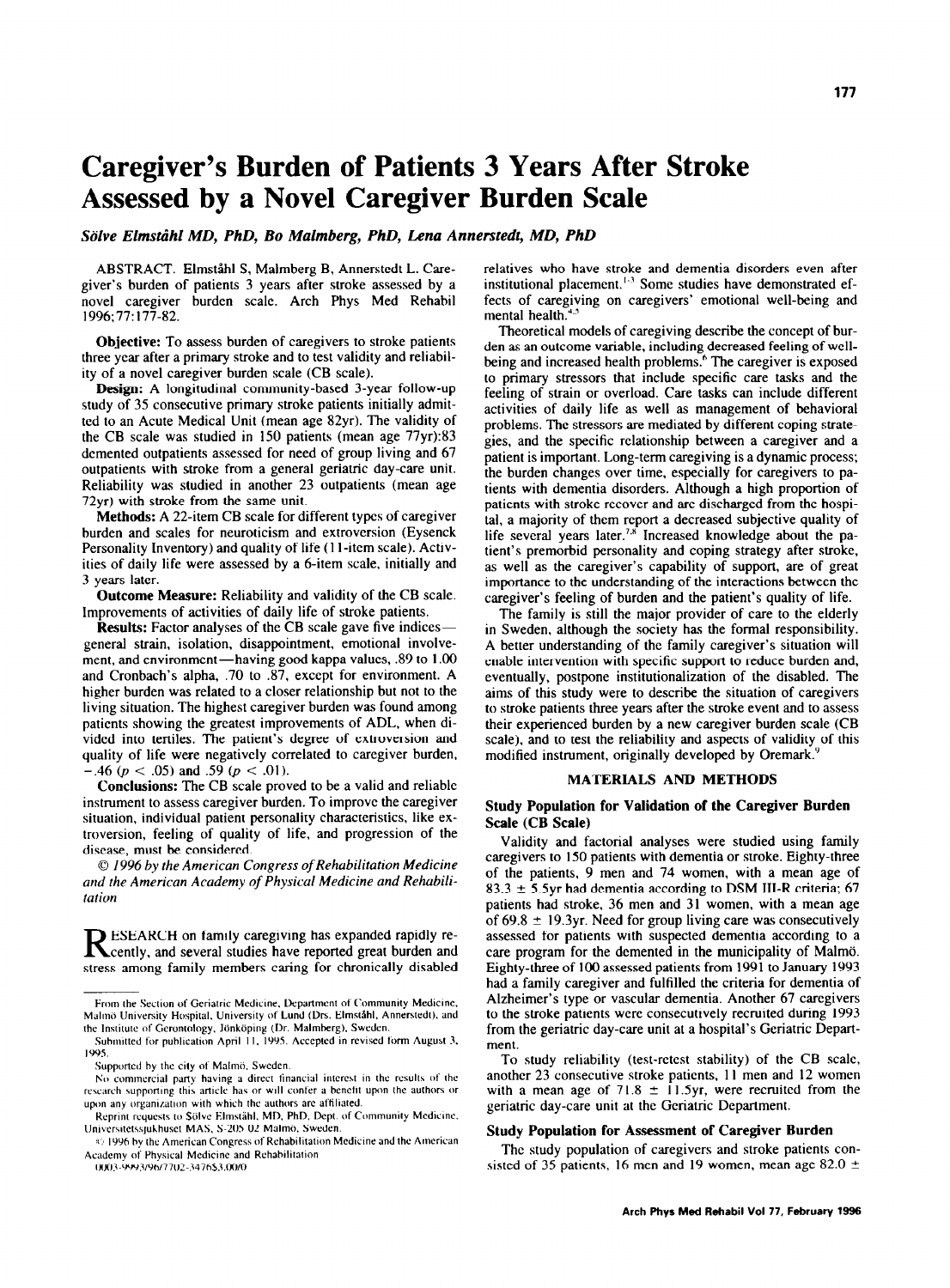7.5 yr, interviewed 3 years after their primary stroke. The city of Malmö has one hospital, and all 256 patients with a complete primary stroke who were admitted to the Acute Medical Unit during 1990 and 1991 were included in a follow-up examination 3 years later (1993 and 1994). Initially, patients underwent a clinical examination, and the diagnosis was confirmed by computed tomography (CT) scan in 83% of the cases. The patient's functional capabilities were assessed 6 days after admittance using the Katz index of activity of daily life<sup>10</sup> and a 6-item Activity index covering hygiene, ambulating, dressing, feeding, bladder function, and bowel function." Each item scored from 0 to 6.

Ninety-eight patients were alive 3 years later and 66 fulfilled the 3-year examination. None of the 66 patients had experienced any further stroke according to history or medical examination by a physician. Eight were excluded because of dysphasia and another 22 had no primary family caregiver. The questionnaire was incomplete for 1 of the women patients; thus, 35 patients with a primary family caregiver were included in the analyses. Sixteen initially had right hemiparesis and 15 had left hemiparesis. Three years later, 8 patients had remaining right-sided and 6 patients left-sided motor impairment. Five patients were disoriented.

### Methods

The family caregiver is defined as the main responsible, informal caregiver (a relative or an otherwise related person). The recognition of the caregiver was carried out together with the psychologist and the patient. In the reliability study, this was performed by a registered nurse. The caregiver completed a questionnaire covering items on marital status, home help services; time spent weekly with the patient; type of relationship, expressed as a score from 1 to 9 (husband/wife, 1-2; son/daughter, 3-4; brother/sister, 5-6; grandchild, 7; friend/neighbor, 8; others, 9); and the CB scale. The caregiver also completed parts of the Comprehensive Psychopathological Rating Scale (CPRS) questionnaire on experience of aggressivity and depressed mood the last 3 days from the relative. The completeness of the questionnaire was checked by a psychologist or, in the reliability study, by a registered nurse.

The patient was interviewed individually by a psychologist and his or her personality and mental status were assessed using Eysenck Personality Inventory scales (EPI) on neuroticism and extroversion<sup>12</sup> and the CPRS questionnaire with items on aggressivity and depressed mood.<sup>13</sup> Life satisfaction and life quality were measured with LGC-a 10-factor scale from which one factor, "present life quality" (11 items) was chosen for the present analyses.14 The awareness of the disease and the hope for improvement were assessed with a scale scored between 1 to 4 (Very Much to Not At All).

The CB scale (Caregiver's Burden Scale) was used to assess subjective burden. The scale was modified from a scale designed by Oremark<sup>9</sup> for assessment of caregivers of chronically ill persons. Four items were added to the original 20-item scale but the CB scale was then reduced to 22 items after factorial analyses including 150 caregivers (see Appendix 1). The items are all scored from 1 to 4 (Not At All, Seldom, Sometimes, Often) covering areas like the caregiver's health, feeling of psychological well-being, relations, social network, physical workload, and environmental aspects that might be important. The scale was divided into five indices-general strain, isolation, disappointment, emotional involvement, and environment-according to the factor analyses presented below. The study was approved by the local university Ethical Committee.

#### Statistical Methods

A factor analysis with a principal component extraction using the varimax method for orthogonal rotation was used to examine the operationalization of the indices. Construct validity was tested by Cronbach's alpha coefficient to test the internal consistency of the five indices. A level above .70 is considered to be acceptable<sup>15</sup> Reliability (test-retest) was tested by Cohen's kappa statistics to measure the extent of random error. The scores of all 22 items belonging to each of the 5 different indices were added for each individual and the distributions of respective sum were dichotomized as close to the median as possible. Spearman correlation coefficients, two-tailed, were used to study correlations between indices. Differences between group means were analyzed by Mann Whitney  $U$  Test except when otherwise stated. Kruskal-Wallis H test was used for trend analyses between tertiles.<sup>16</sup> A  $p > .05$  was considered nonsignificant (NS).

#### RESULTS

### Reliability and Validity of the CB-Scale

Factor analyses. The primary factor analyses included all 24 items and identified 6 indices. Two items ("Do friends or relatives appreciate your efforts" and "Does the society appreciate your efforts") negatively influenced the reliability when tested by Cronbach's alpha, and the coefficient increased from .87 to .89 when these items were excluded in a two-step fashion. After exclusion, the rotated factor analyses identified five indices-general strain, isolation, disappointment, emotional involvement, and environment—listed in Appendix 1. Results from the factor analyses are listed in table 1.

Internal consistency. The highest Cronbach's alpha coefficient, .87, was found for the 8-item index of general strain, while disappointment, isolation, and emotional involvement showed coefficients of .76, .70 and .70, respectively. The index for environment had the lowest coefficient, .53. The standardized item alpha was the same for all indices except for environment which had an index of .56.

Reliability. Twenty-three caregivers took part in a reexamination 2 weeks after the first examination. The kappa values

Table 1: Factor Analysis of the 22 kerns in the Indices of Caregiver's Burden

|                              |                                                                                                                                                   |     |                | Factors |     |     |
|------------------------------|---------------------------------------------------------------------------------------------------------------------------------------------------|-----|----------------|---------|-----|-----|
|                              | Item                                                                                                                                              | 1   | $\overline{2}$ | 3       | 4   | 5   |
| General strain               | 1                                                                                                                                                 | .61 |                |         |     |     |
|                              |                                                                                                                                                   | .74 |                |         |     |     |
|                              | $\frac{2}{3}$<br>.57<br>4<br>.71<br>5<br>.74<br>6<br>.64<br>7<br>.54<br>8<br>.66<br>9<br>10<br>11<br>12<br>13<br>14<br>15<br>16<br>17<br>18<br>19 |     |                |         |     |     |
|                              |                                                                                                                                                   |     |                |         |     |     |
|                              |                                                                                                                                                   |     |                |         |     |     |
|                              |                                                                                                                                                   |     |                |         |     |     |
|                              |                                                                                                                                                   |     |                |         |     |     |
|                              |                                                                                                                                                   |     |                |         |     |     |
| Isolation                    |                                                                                                                                                   |     | .82            |         |     |     |
|                              |                                                                                                                                                   |     | .63            |         |     |     |
|                              |                                                                                                                                                   |     | .53            |         |     |     |
| Disappointment               |                                                                                                                                                   |     |                | .77     |     |     |
|                              |                                                                                                                                                   |     |                | .78     |     |     |
|                              |                                                                                                                                                   |     |                | .62     |     |     |
|                              |                                                                                                                                                   |     |                | .49     |     |     |
|                              |                                                                                                                                                   |     |                | .51     |     |     |
| <b>Emotional involvement</b> |                                                                                                                                                   |     |                |         | .80 |     |
|                              |                                                                                                                                                   |     |                |         | .68 |     |
|                              |                                                                                                                                                   |     |                |         | .72 |     |
| Environment                  | 20                                                                                                                                                |     |                |         |     | .85 |
|                              | 21                                                                                                                                                |     |                |         |     | .48 |
|                              | 22                                                                                                                                                |     |                |         |     | .71 |

Factor coefficients larger than .47 are presented ( $n = 150$ ). Items are listed in the Appendix.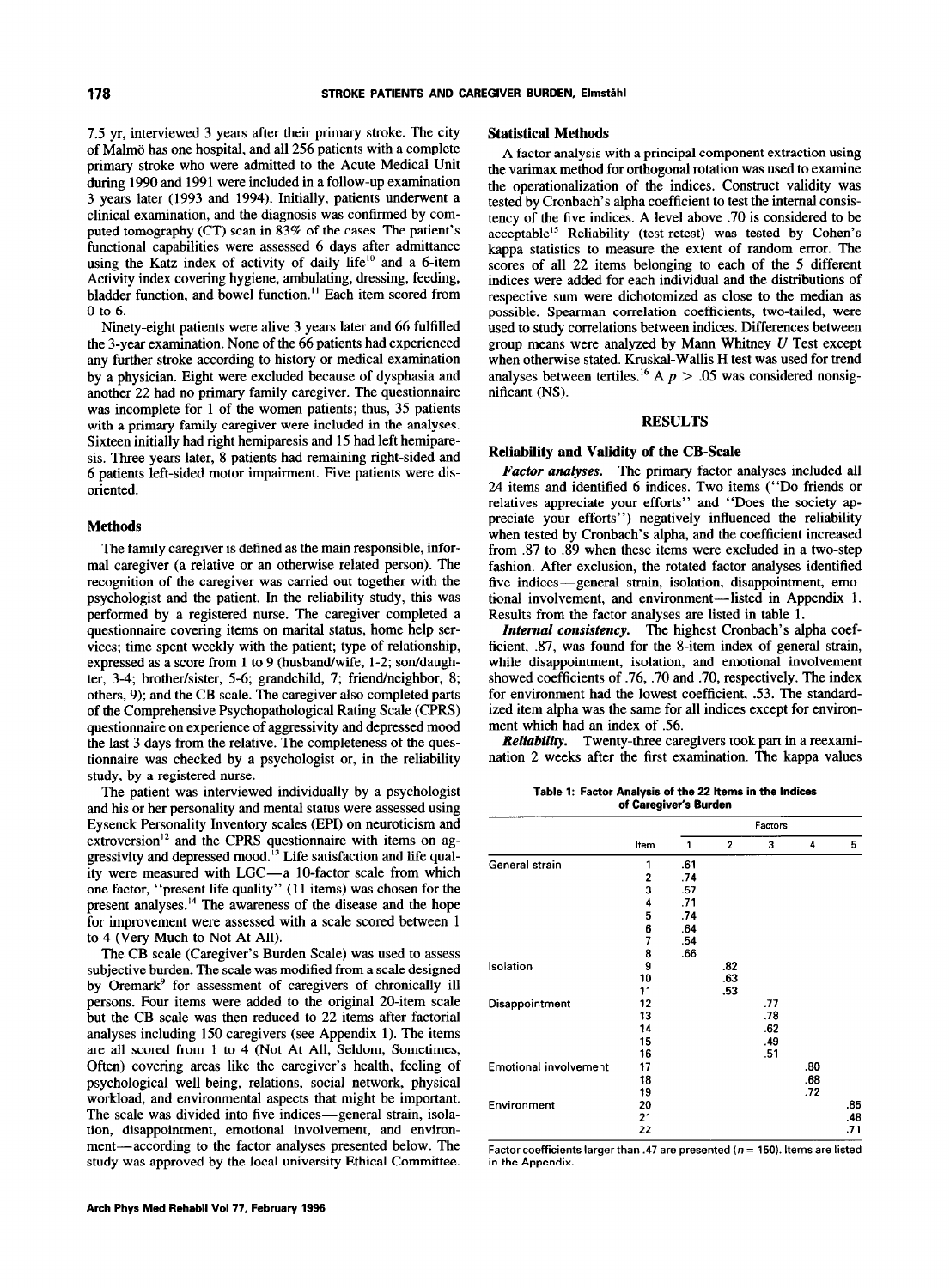|                              |                |                |                | Gender of Caregiver | Gender of Patient |                |                |
|------------------------------|----------------|----------------|----------------|---------------------|-------------------|----------------|----------------|
|                              | Married        | Others         | Male           | Female              | Male              | Female         | Total          |
| Subjects (no.)               | 15             |                | 12             | 11                  | 11                | 12             | 23             |
| Burden                       | $.82 \pm .33$  | $1.00 \pm .00$ | $1.00 \pm .00$ | $.73 \pm .48$       | $.77 \pm .41$     | $1.00 \pm .00$ | $.89 \pm .21$  |
| General strain               | $.86 + .25$    | $1.00 + .00$   | $1.00 + .00$   | $.79 + .38$         | $.81 \pm 1.00$    | $1.00 + .00$   | $.90 + .18$    |
| Isolation                    | $1.00 \pm .00$ | $1.00 \pm .00$ | $1.00 \pm .00$ | $1.00 + .00$        | $1.00 \pm .00$    | $1.00 \pm .00$ | $1.00 \pm .00$ |
| Disappointment               | $.87 \pm .24$  | $1.00 \pm .00$ | $.82 \pm .33$  | $1.00 \pm .00$      | $1.00 \pm .00$    | $.83 \pm .31$  | $.91 \pm .17$  |
| <b>Emotional involvement</b> | $00 \pm .00$   | $.67 \pm .56$  | $.78 \pm .39$  | $1.00 \pm .00$      | $.75 \pm .44$     | $1.00 \pm .00$ | $.90 \pm .21$  |
| Environment                  | $.71 \pm .37$  | $.57 \pm .67$  | .74 ± .46      | $.53 + .51$         | $.55 \pm .55$     | $.79 \pm .37$  | $.69 \pm .32$  |

Table 2: Reliability of the Different Caregiving Indices by Marital Status and Gender of the Caregiver and Patient

Reliability given as kappa values  $\pm$  95% confidence limits ( $n = 23$ ).

varied from .53 to 1.00 and all indices except environment had kappa values between .89 to 1.00 (table 2). There was no consistent pattern for gender or marital status.

Correlation analyses. The internal correlation between the different indices are listed in table 3. The index of general strain showed the highest correlation to other indices of burden with coefficients between .38 to .55. Correlation analyses were also performed between the indices and the number of years of caregiving and type of relationship. A tendency toward a negative association was found between, on the one hand, disappointment and isolation ( $r = -.13$ ,  $p = .05$ , and  $r = -.11$ , p  $=$  0.09), and, on the other hand, years of caregiving. A closer relationship was correlated to a higher degree of general strain  $(-.14, p < .05)$ , isolation  $(-.23, p < .01)$ , disappointment  $(-27, p < .0001)$ , and emotional involvement  $(-.21, p < .01$ . The corresponding correlation coefficient between the type of relationship and total burden including all 22 items was  $-.23$ ,  $p < .01$ .

### **Stroke Patients and Burden for Caregivers**

The caregiving situation was studied in 35 patients 3 years after a primary stroke. The type of relationship and gender are listed in table 4. Twenty-nine of the caregivers had full-time or part-time work. The mean weekly time of assistance was less than 10 hours for half of the caregivers. Spouses who were caregivers spent more time than other caregivers and their relatives had less home help services (table 5). Spouses experienced the same total burden as children and other caregivers but a higher degree of disappointment and isolation. The stroke patient's degree of aggressivity, depressed mood, neuroticism, and extroversion did not differ between these groups. There was no significant difference of any kind of burden if the stroke patients lived alone ( $n = 18$ ) or together with the caregiver or at homes for the elderly.

Stroke patients' ability to cope with activities of daily life was measured with an Activity Index (AI) and Katz ADL index. The initial mean AI was  $22.9 \pm 8.4$  compared with 31.5  $\pm$  7.4 3 years after the stroke. Seventeen patients were independent according to the Katz index (score A), another 6 were dependent on one activity  $(B)$ , and 12 patients were dependent on two or more activities at reexamination. Caregivers' burdens were the same between these Katz index groups  $(A \text{ vs others}; A+B \text{ vs }$ others), but when patients were divided into tertiles according

Table 3: Spearman Correlation Coefficients Between the Different Indices of Caregiver's Burden

|                             | General<br>Strain | Disappointment Involvement Isolation Environment | Emotional |        |      |
|-----------------------------|-------------------|--------------------------------------------------|-----------|--------|------|
| Disappointment<br>Emotional | .55*              | 1.00                                             | .27*      | .56*   | .39* |
| involvement                 | 45°               | $27*$                                            | 1.00      | $27*$  | .09  |
| Isolation                   | .59*              | .56*                                             | .27*      | 1.00   | .33* |
| Environment                 | .38*              | $.39^{\circ}$                                    | .09       | $.33*$ | 1.00 |

\*  $p < .001(n = 150)$ .

to the changes of AI between the initial assessment 1 week after the stroke and the assessment 3 years later, caregivers to patients with the greatest improvements, thus belonging to the highest tertile, experienced higher total burden  $(2.1 \pm .59 \text{ vs } 1)$  $1.7 \pm .47$ ;  $p = .05$ ) and emotional involvement (2.1  $\pm .93$  vs 1.5  $\pm$  .49;  $p = .02$ ) than the others (table 6). No significant differences in assessed quality of life were noted between patients with different ADL competence at past or present measurements. Data on ADL competence at past or present measurements. Data on ADL competence were analyzed separately and also categorized into independent or independent ADL competence.

Two dimensions of personality, extroversion and neuroticism, were measured, and the EPI scores are listed in table 7. No differences were found between gender and age groups among the stroke patients. The caregivers described a higher degree of aggressivity and depressed mood among the patients than the findings from the observation and interview by the psychologist (1.3 ± .54 vs 0.1 ± .34, and 1.3 ± .46 vs 0.7 ± .44, respectively,  $p < .0001$ ). Caregivers to patients with an extrovert personality showed less burden, general strain, and influence of environment. There were stronger correlations between the occurrence of depressed mood assessed by the caregiver and caregiver burden than the independent observation of mood by the psychologist (table 8). Analyses of the factor measuring quality of life showed that decreasing experience of good quality of life among patients was negatively correlated to caregivers "burdens" for all indices except isolation and emotional involvement. The coefficients were in the order of .37 to .59.

#### **DISCUSSION**

The method to assess caregiver's burden, the CB scale, shows excellent reliability with kappa values .69 or higher for all indices. The internal consistency, as measured by Cronbach's alpha coefficient, showed values above .70 considered as acceptable for all indices but environment.<sup>15</sup> The different indices were intercorrelated but the low coefficients indicate that the separate indices add specific information about different aspects of subjective burden. Using the varimax method for the orthogonal rotation in the factor analyses should minimize the number of variables with high factor loadings in the specific factor. Therefore, an item with low loading, like item 15 ("Do you find it physically trying...") describing an unspecific feeling similar to general strain, shows the best goodness of fit in the

Table 4: Family Caregiver's Gender and Type of Relationship to Stroke Patients ( $n = 35$ )

|                   | <b>Spouses</b> | Children | Siblings/Others |
|-------------------|----------------|----------|-----------------|
| Male caregivers   |                |          |                 |
| Female caregivers | 12             | 10       |                 |
| Total             | 19             | 13       |                 |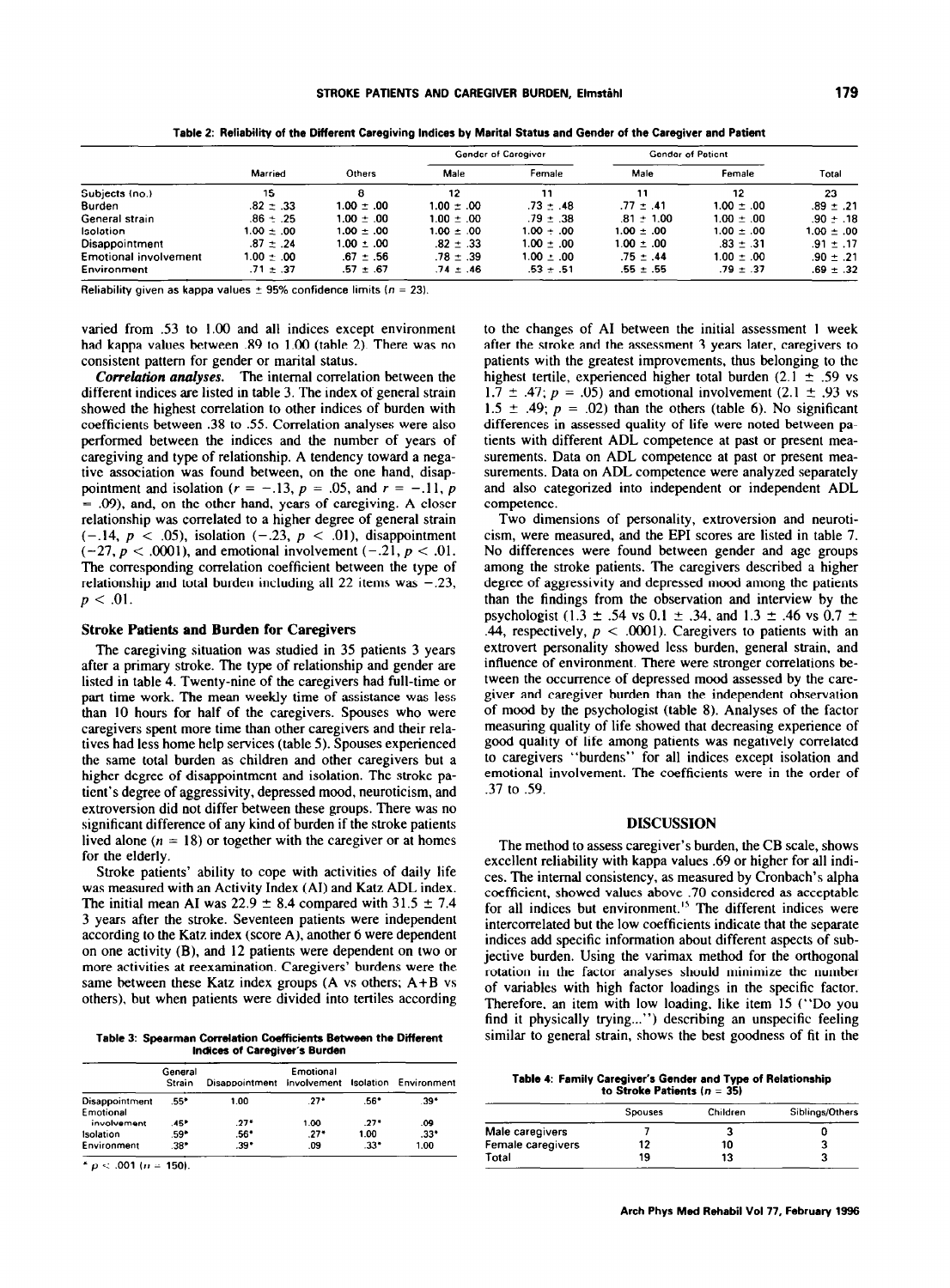Table 5: Mean Values of Experienced Burden for Different Types of Caregivers Taking Care of Stroke Patients

|                                                                                 | <b>Spouses</b><br>$(n = 19)$ | р       | Children and Others<br>$(n = 16)$ |
|---------------------------------------------------------------------------------|------------------------------|---------|-----------------------------------|
| Home help services (hrs/wk)<br>Assistance from caregiver,*<br>mean hours weekly | $3.4 \pm 3.6$                |         | $7.0 \pm 10.7$                    |
| Less than 10 hours                                                              | 14%                          |         | 86%                               |
| 10 to 20 hours                                                                  | 7%                           | $-.001$ | 14%                               |
| More than 20 hours                                                              | 79%                          |         | 0%                                |
| Total burden                                                                    | $2.0 \pm 0.5$                | NS.     | $1.7 \pm 0.5$                     |
| General strain                                                                  | $2.2 + 0.8$                  | NS      | $1.9 \pm 0.8$                     |
| Disappointment                                                                  | $2.1 + 0.8$                  | < 0.05  | $1.6 \pm 0.5$                     |
| Isolation                                                                       | $2.1 \pm 0.6$                | < 01    | $1.4 \pm 0.5$                     |
| Environment                                                                     | $1.7 \pm 0.7$                | NS.     | $1.7 \pm 0.5$                     |
| <b>Emotional involvement</b>                                                    | $1.7 \pm 0.6$                | NS      | $1.6 \pm 0.8$                     |

\*  $\chi^2$  test used for analysis.

disappointment factor. The names of the factors have been assigned according to the factor with the highest loading and should be regarded as tentative. For example, the factor disappointment includes item 14, "Do you feel lonely and isolated..." with a lower factor loading than item 12 concerning feelings about unfair treatment. Furthermore, items should not be interpreted separately.

Research on the informal care of the disabled elderly has been recognized in recent decades. Formal care refers to home help services and other types of care provided by the public society, whereas informal care is provided by relatives. Previous study by Malonebeach and Zarit<sup>17</sup> has focused on methodological aspects like definitions of caregiver, selection bias, and the quality of the relation between the caregiver and relative. In a recent Swedish study, Johansson and Thorslund<sup>18</sup> showed that in a nationwide sample of noninstitutionalized elderly, 10% of those aged 75 to 84 years needed help with some type of basic ADL and almost a third needed help with instrumental ADL like laundry and cleaning. Informal care given by husband, wife, children, or relatives were two to three times greater than formal care from the public service. There was also a strong preference among elderly for informal support. We found no differences in total burden if the patient lived alone or with the caregiver. Whether this is explained by different types of burden between the caregiver groups or lack of power to detect minor differences needs to be analyzed in further studies.

In this study the caregiver was defined as a person, in most

Table 6: Burden of Caregivers in Relation to Changes in Stroke Patients' Abilities to Perform Activities of Daily Life After 3-year Follow-Up

|                                                        | Difference of Activity Index 3 Years After Stroke |                |                |                                               |  |  |
|--------------------------------------------------------|---------------------------------------------------|----------------|----------------|-----------------------------------------------|--|--|
|                                                        | π<br>(Lowest)                                     |                | Ш<br>(Highest) | <i>p</i> for Trend<br>$(\chi^2 \text{ test})$ |  |  |
| No.                                                    | 10                                                | 13             | 11             |                                               |  |  |
| <b>Activity index</b><br>(median)<br>difference, years |                                                   |                |                |                                               |  |  |
| $3-0$                                                  | $-1.5$                                            | 7              | 17             |                                               |  |  |
| Total burden                                           | $1.59 \pm .44$                                    | $1.81 \pm .50$ | $2.13 \pm .59$ | .11                                           |  |  |
| General strain                                         | $1.78 \pm .73$                                    | $1.99 \pm .76$ | $2.35 \pm .83$ | .29                                           |  |  |
| Disappointment                                         | $1.58 \pm .68$                                    | $1.86 \pm .64$ | $2.27 \pm .72$ | .07                                           |  |  |
| Isolation                                              | $1.67 \pm .62$                                    | $1.72 \pm .62$ | $2.07 \pm .81$ | .52                                           |  |  |
| Environment<br>Emotional                               | $1.33 \pm .29$                                    | $1.78 + .70$   | $1.96 + .70$   | .10                                           |  |  |
| involvement                                            | $1.37 \pm .46$                                    | $1.62 \pm .51$ | $2.09 \pm .93$ | .13                                           |  |  |
| Activity index year 3                                  | $26.6 \pm 10.6$                                   | $34.2 \pm 3.0$ | $32.4 \pm 5.1$ | .16                                           |  |  |
| Katz ADL index year 3                                  |                                                   |                |                |                                               |  |  |
| А                                                      | 50%                                               | 61%            | 36%            |                                               |  |  |
| в                                                      | 0%                                                | 15%            | 36%            |                                               |  |  |
| $C-G, O$                                               | 50%                                               | 24%            | 28%            |                                               |  |  |
|                                                        |                                                   |                |                |                                               |  |  |

Data given as tertiles.

Table 7: Psychological Characteristics of Stroke Patients

|                                              |                | Age            | Gender         |                |  |
|----------------------------------------------|----------------|----------------|----------------|----------------|--|
|                                              | $\leq 75$      | >75            | Male           | Female         |  |
| No.                                          | 21             | 12             | 16             | 17             |  |
| Extroversion                                 | $12.4 \pm 3.3$ | $14.4 \pm 3.7$ | $12.7 \pm 2.9$ | $12.7 \pm 3.7$ |  |
| Neuroticism                                  | $7.4 \pm 4.0$  | $6.0 \pm 2.7$  | $6.0 \pm 4.1$  | $7.7 \pm 3.6$  |  |
| Aggressivity<br>(0 to 3.0)<br>according to   |                |                |                |                |  |
| caregiver                                    | $14 \pm 0.6$   | $1.3 \pm 0.5$  | $2.8 \pm 1.0$  | $2.6 \pm 1.2$  |  |
| Aggressivity<br>according to                 |                |                |                |                |  |
| observer                                     | $0.1 \pm 0.3$  | $0.1 \pm 0.4$  | $0.1 \pm 0.2$  | $0.2 \pm 0.4$  |  |
| Depressed mood<br>(0 to 3.0)<br>according to |                |                |                |                |  |
| caregiver                                    | $1.3 \pm 0.5$  | $1.3 \pm 0.5$  | $1.2 \pm 0.4$  | $1.4 \pm 0.5$  |  |
| Depressed mood<br>according to<br>observer   | $0.7 \pm 0.5$  | $0.6 \pm 0.2$  | $0.7 \pm 0.2$  | $0.7 \pm 0.5$  |  |
| Quality of life                              | $3.6 \pm 2.3$  | $4.7 \pm 2.0$  | $3.4 \pm 2.2$  | $4.4 \pm 2.3$  |  |
|                                              |                |                |                |                |  |

cases a close relative, ie, spouse or child, who was the main provider of help due to impaired functional ability and health, according to the patient. To avoid selection bias, caregivers and patients who were unable to participate at the hospital were interviewed at home. The great differences in formal care received by patients indicate some heterogeneity of the study population. No significant correlations were found between caregivers' burdens and formal care, expressed as weekly hours of home help services (Spearman correlation coefficient .22, NS). It seems that types of formal support to caregivers other than home help service are needed to decrease experienced burden and that the support should be individualized.

The caregiving of relatives with stroke and dementia have some similarities. Both diseases are disabling conditions with physical and often cognitive impairment with behavioral problems that might be difficult to cope with. Dementia comprises different types, and the most important forms are Alzheimer's dementia, vascular dementia, and combined forms. The situation of caregivers to elderly with Alzheimer's dementia differs in one important aspect. Alzheimer's dementia has a continuously deteriorating course, whereas stroke and vascular dementia might have periods of stable conditions. The types of burden and stress could differ depending on the type of the patient's disease. In a population-based study of 474 demented and nondemented elderly, the caregivers reported limitations of their affective and social life compared with relatives of nondemented subjects.<sup>5</sup> This type of burden was similar to the findings in this study. We have also studied caregivers to demented elderly in a previous study, and the spouses reported similar burden, general strain, and isolation (personal communication, 1995).

The outcome of the stroke patients between the initial examination and the 3-year follow-up indicates a good recovery. None of the patients were independent in ADL at the beginning, compared with 50% 3 years later, and a further 18% of the patients were dependent on only one factor at the last examination. This is similar to reported data from a 4-year follow-up of Finnish stroke patients, 87% of whom were independent in ADL.' In that study, the mean age was only 48 years. In a previous Swedish study, 67% of stroke patients were ADL-independent 1 year after stroke.<sup>14</sup> In that study, the ADL competence showed the strongest correlation with assessed quality of life and the analyses included a variety of variables like diagnosis, coping, and personality using the same questionnaire as in this study. We could not find any significant correlations between present or past ADL competence and experienced quality of life of the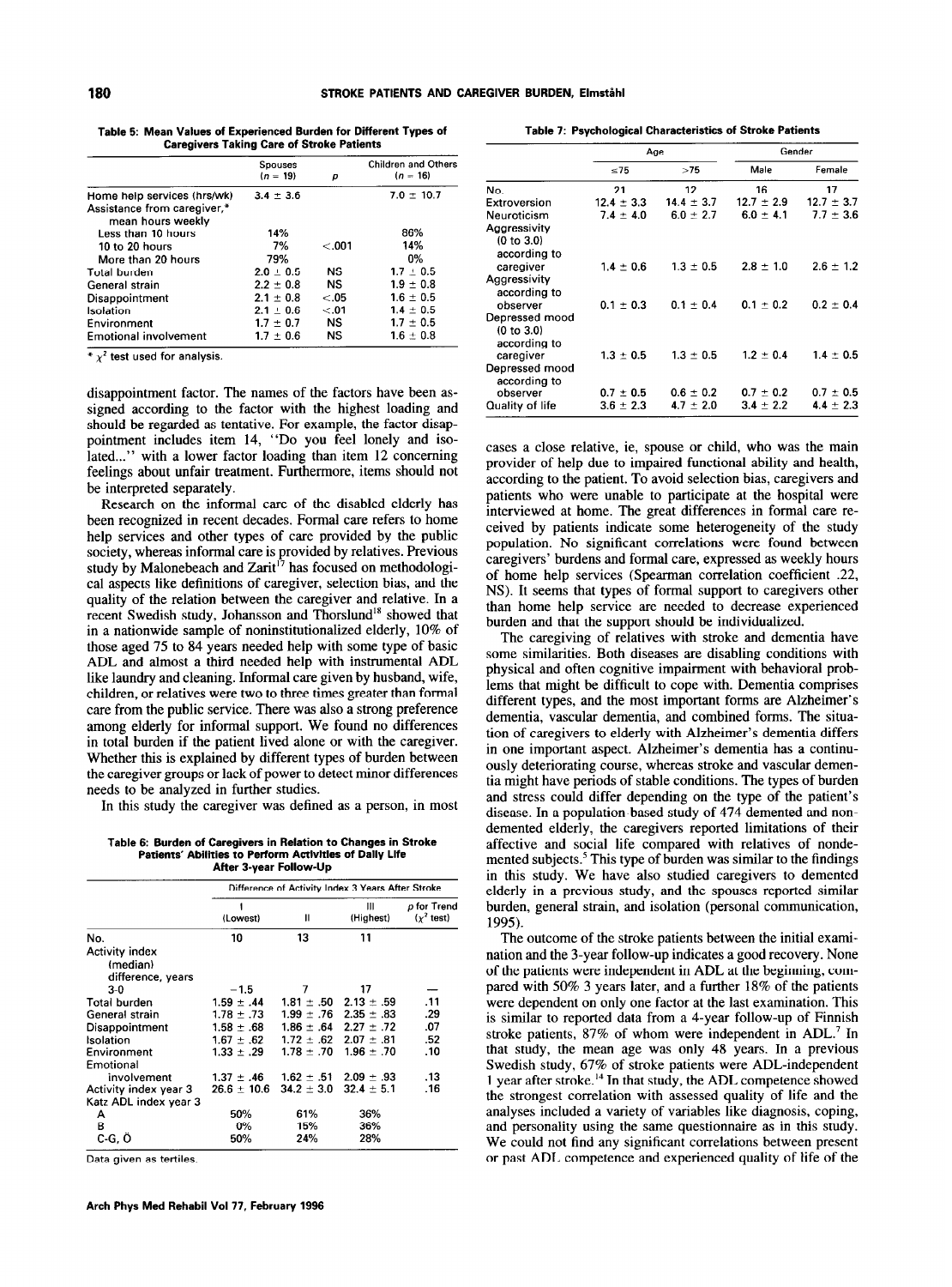|                        | Caregiver           |                |                |           |             |                              |  |
|------------------------|---------------------|----------------|----------------|-----------|-------------|------------------------------|--|
|                        | <b>Total Burden</b> | General Strain | Disappointment | Isolation | Environment | <b>Emotional Involvement</b> |  |
| Patient                |                     |                |                |           |             |                              |  |
| Extroversion           | $-.46*$             | $-.47*$        | .26            | $-.38$    | $-.40*$     | $-.26$                       |  |
| Neuroticism            | .21                 | .10            | .37            | .13       | .07         | .36                          |  |
| Aggressivity           |                     |                |                |           |             |                              |  |
| According to caregiver | .24                 | .22            | .20            | .09       | $-.09$      | $.71$ <sup>*</sup>           |  |
| According to observer  | .12                 | .11            | .27            | .25       | $-.07$      | .49'                         |  |
| Depressed mood         |                     |                |                |           |             |                              |  |
| According to caregiver | $.36*$              | $.38*$         | $.35*$         | .15       | $.37*$      | .10                          |  |
| According to observer  | .22                 | .25            | .13            | $-07$     | .39*        | .16                          |  |
| Quality of life        | .59'                | $-.44*$        | $-.44*$        | .37       | .48*        | $-.38$                       |  |

Table 8: Spearman Correlation Coefficients Between Experienced Burden Among Caregivers in Relation to Psychological Characteristics of the Stroke Patients

 $p < .01$ .

stroke patients. In a previous study, Viitanen and colleagues<sup>19</sup> reported a decrease of life satisfaction related to motor impairment in stroke patients after a 4- to 6-year follow-up. About 40% of the stroke patients had motor impairment, which was similar to our findings. However, in that study the global assessment of quality of life also included an item on self-care ADL, which might explain the correlation between ADL competence and global quality of life. The level of quality of life after stroke is dependent on several factors like the person's premorbid personality, marital status, coping, and capability to reorientate. ADL ability has only a marginal effect on social well-being or quality of life, which is a finding supported by previou  $\frac{7.19.20}{5.19.20}$ 

Surprisingly, caregivers to patients showing the greatest improvements in ADL functions also reported the highest total burden and disappointment. Whether this should be interpreted as a lack of awareness of actual abilities among the stroke patients is unclear. The interview by the psychologist showed no correlations between patients' assessed awareness of the disease, capabilities, and hope for improvement, and degree of burden (correlation coefficients ranged between  $-.30$  to .16, NS). However, the caregiver might also provide some secondary emotional benefits from other family members or relatives, and the patient's improvement will then bc a threat and cause increased burden. As expected, we found a negative consistent correlation between the caregiver's burden and quality of life for stroke patients. This finding seems important to verify in further studies to identify possible predictors of high burden that might eventually lead to the breaking point, when the caregiver is unable to take care of the relative. A better undcrstanding of this mechanism could improve the public services, offering better social support to caregivers as well as stroke patients. The type of support can be some kind of relief from caring, using day care units or short periods of care in institutions. Other types of individual psychological and social support might be necdcd.

In conclusion, the CB scale showed good construct validity and test-retest stability according to statistical analyses, and different types of burden among caregivers could be distinguished. The 3-year follow-up study of stroke patients and their caregivers showed that the degree of burden depends on several aspects, like the patient's personality characteristics, the caregiver's social characteristics, and the progression of the disease. The public service could give further support to caregivers by taking these aspects into consideration and thereby postponing institutionalization.

Acknowledgment: The study was supported by the city of Malmö.

#### References

- I. Zarit SH. Issues and directions in family intervention research. In: Light E. Lebowitz BD, editors. Alzheimer's disease, treatment, and family stress: directions for research. Washington, DC: US Govemment Printing Office, 1989:458-86.
- 2. Zarit SH, Whitlach CJ. Institutional placement: phases of the transition. Gerontologist 1992;32:665-72.
- 3. Townsend AL. Nursing home care and family caregiver's stress. In: Stephens MA, Crowther JH, Hobfoll SE, Tennenbaum DI, editors. Stress and coping in later-life families. New York: Hemisphere, 1990: 267-85.
- 4. Vitaliano PP. Russo J. Young HM. Teri L. Maiuro RD. Predictors of burden in spouse caregivers in individuals with Alzheimer's disease. Psycho1 Aging 1991;6:392-402.
- 5. Grafstrom M, Fratiglioni L, Sandman PO. Winblad B. Health and social consequences for relatives of demented and non-demented elderly: a population-based study. J Clin Epidemiol 1992;45:861- 70.
- 6. Perlin LI, Mullan UT, Semple SJ, Skaff MM. Caregiving and the stress process: an overview of concepts and their measures. Gerontologist 1990;30:583-93.
- I. Niemi M-L, Laaksonen R, Kotila M, Waltimo 0. Quality of life 4 years after stroke. Stroke 1988;219:1101-7.
- 8. Ahlsiö B, Britton M, Murray V, Theorell T. Disablement and quality of life after stroke. Stroke 1984; 15:886-90.
- 9. Oremark I. ABS-en anhörigbelastningsskala. Proceedings from the IXth Nordic Congress of Gerontology; 1988 June 5: Bergen. Bergen: Forlag, 1988 (in Swedish).
- IO. Katz S, Ford AB, Moskowitx RW, Jackson BA, Jaffe MW. Studies of illness in the aged. The index of ADL: a standardized measure of biological and psychological function. JAMA 1963;185:914-9.
- II. Hamrin E, Wohlin A. I. Evaluation of the functional capacity of stroke patients through an activity index. Scand J Rehabil 1982; 14:93-100.
- 12. Eysenck HJ, Eysenck S. Manual of the Eysenck Personality Inve tory. London: Brown Knight & Truscott Ltd. 1964.
- 13. Asberg M, Montgomery S. Penis L. Schalling D. Sedvall G. Comprehensive Psychopathological Rating Scale. Acta Psychiatri Scand Suppl 1978;271:5-27.
- 14. Jadbäck G, Nordbeck B, Hagberg B, Johansson B. Livskvalitet efte stroke. Sjukskotersketidningen 1993;7:216-9 (in Swedish).
- IS. McDowell 1. Newell C. Measuring health. A guide to rating scales and questionnaires. Oxford: Oxford University Press, 1987.
- 16. Norusis M. J. SPSS for Windows. Base System User's Guide. Ch cago: SPSS Inc. 1993.
- 17. Malonebeach E, Zarit S. Current research issues in caregiving to the elderly. Int J Aging Hum Dcv 1991;32:103-14.
- 18. Johansson L. Thorslund M. Care needs and sources of support in a nationwide sample of elderly in Sweden. In: Johansson L, editor. Caring for the next of kin [dissertation]. Uppsala (Sweden): University of Uppsala, 1991
- 19. Viitanen M, Fugl-Meyer K, Bernspång B, Fugl-Meyer A. Life sati faction in long-term survivors after stroke. Scand J Rehabil 1988;20:17-24.

 $p < .05$ .

 $p = 001$ .